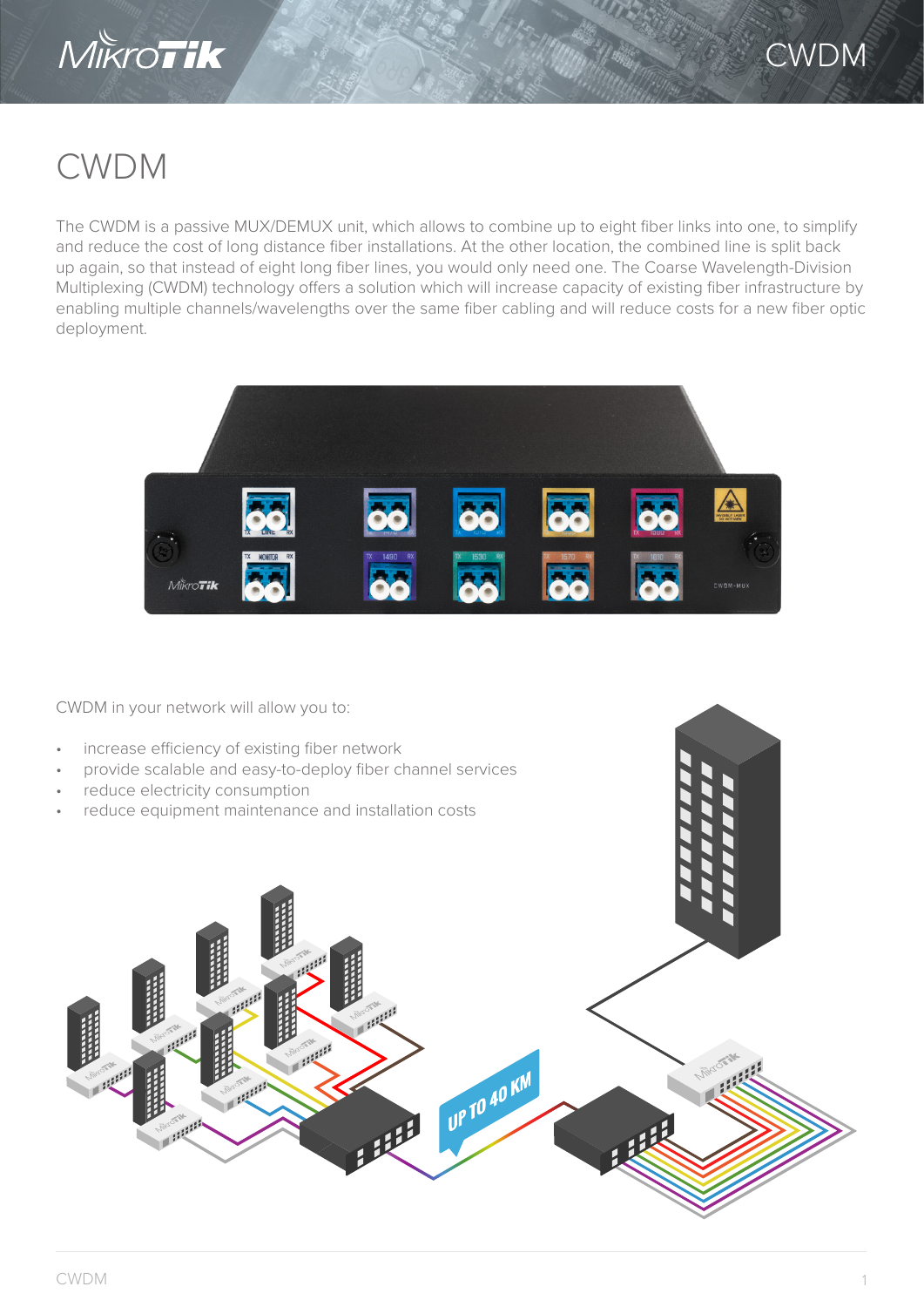

#### CWDM

Our CWDM solution enables up to 8 channels for transmitting and receiving signals, with the wavelengths from 1470 nm to 1610 nm. A duplex fiber cable links two dual-fiber CWDM MUX/DEMUXs units, supporting the same wavelengths installed on each end of the fiber optic network. In each CWDM unit is a filter, which is tuned for a specific wavelength which is why it is important to connect the correct wavelength to the corresponding port.

You can use a single optical fiber cable to create up to eight independent 1.25Gbps SFP (up to 40km) or 10Gbps SFP+ (up to 10km) links, offering more affordable alternative to installing more fiber or leasing additional fibers. You can even use 1.25Gbps modules and 10Gbps modules at the same time.

CWDM MUX/DEMUX modules are passive devices and there is no power source required.



Our product range includes CWDM-MUX8A, the 8-port CWDM MUX/DEMUX unit (supports both SFP and SFP+ which can be mixed at the same time), CWDM-CHASSIS-2, a 1U Chassis bracket (can hold two CWDM-MUX8A units). Eight different SFP CWDM transceivers (1.25G, Single Mode, 40km range, Dual LC-connector DDM, range from 1470-1610nm, same wavelength pair required for a link) and eight different SFP+ CWDM transceivers (10G, Single Mode, 10km range, Dual LC-connector DDM, range from 1470-1610nm, same wavelength pair required for a link).